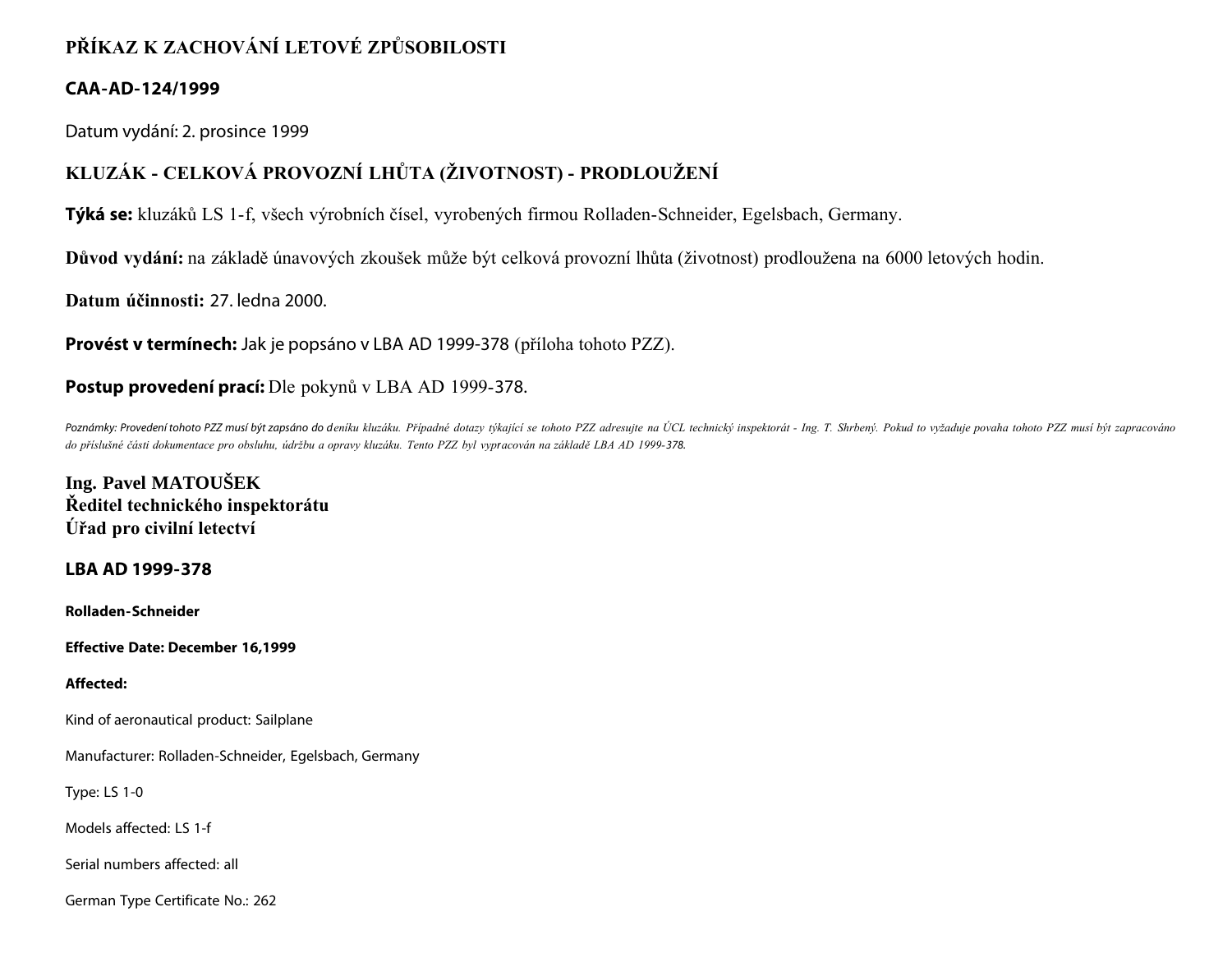#### **Subject:**

Increase of Service Life

#### **Reason:**

Results of supplementary serviceability tests at main spar booms for wing proved, that service life of GRP-sailplanes may be increased to 6000 hours, if airworthiness of each single sailplane is checked according to a special multiple-stage inspection program as included into Flight and Maintenance Manual.

#### **Action:**

Insert the pages A and B into the Flight and Maintenance Manual, titled "Inspection Sequence to increase Service Life" (Edition January 98) and record into the list of pages.

The action must be done in accordance with the Technical Bulletin of the manufacturer.

#### **Compliance:**

Before reaching 3000 hours of service life.

#### **Technical publication of the manufacturer:**

Rolladen-Schneider Technical Bulletin No. 48 Edition 98 which becomes herewith part of this AD and may be obtained from Messrs.:

Rolladen-Schneider

Flugzeugbau GmbH

Mühlstrasse 10

D- 63329 Egelsbach

Federal Republic of Germany

Phone: ++ 49 6103 204126

Fax: ++ 49 6103 45526

#### **Accomplishment and log book entry:**

Action to be accomplished by an approved service station and to be checked and entered in the log book by a licensed inspector.

#### **Holders of affected aircraft registered in Germany have to observe the following:**

As a result of the a.m. deficiencies, the airworthiness of the aircraft is affected to such an extent that after the expiry of the a.m. dates the aircraft may be operated only after proper accomplishment of the prescribed actions. In the interest of aviation safety outweighing the interest of the receiver in a postponement of the prescribed actions, the immediate compliance with this AD is to be directed

#### **Instructions about Available Legal Remedies:**